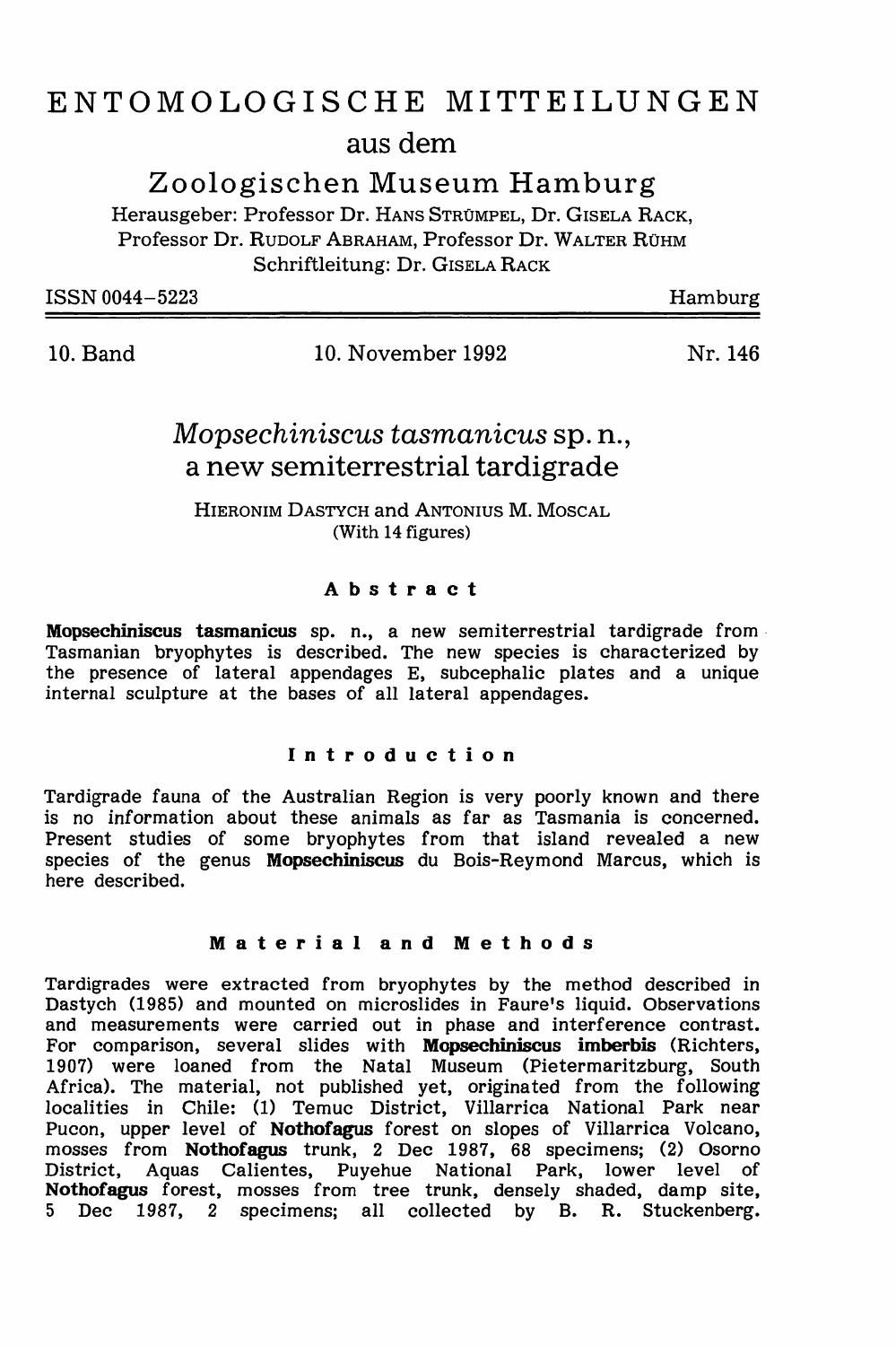Abbreviations used in illustrations (Figs 1-14) are as follow: A-lateral appendage A, cl- claws, cv- clava, E- lateral appendage E, is- internal sculpture of the appendage E base, lp- papilla on leg IV, lu- lumen of the appendage E, pc- papilla cephalica, ps- pseudosegmental plate, sstylet, sp- subcephalic plate, t- terminal plate.

### Description of the species

#### Mopsechiniscus tasmanicus sp. n. (Figs 1-14)

Diagnosis: Mopsechiniscus with lateral appendages E and subcephalic plates. The bases of all lateral appendages (A, E) with unique internal sculpture.

Description: Holotype, male. The body is red, 291 um long and 124 um wide (paratype: 250 µm long). Eye spots are dark brown. Dorsal plates are sculptured with small hemispherical hollows located inside the cuticule and up to 2 um in diameter. In dorsal aspect the hollows more or less resemble roundish dots. The dots are sparsely and irregulary distributed. Similar in shape but much smaller dots occur on external sides of legs. Head plate is faceted, terminal plate has two long incisions (Figs 1, 12). The dorsal plates are well developed, median plates are undivided. In the holotype the anterior edge of pseudosegmental plate has in its middle a small separated area bordering with the third median plate. The area gives an impression of the transversal division of the latter plate (Fig 1). That structure lacks in a paratype. A small lateral plate is present on both sides of the scapular plate and paired segmental pIates II and Ill.

The head segment with mouth opening located ventrally, and has a pair of oval cephalic papillae (Figs 4, 5, 10). Other head appendages are lacking. The papillae are relatively large  $(13 \times 9 \mu m)$  and covered with a tiny and irregular granulation. There is a pair of subcephalic plates below the mouth opening which are also covered with a minute and dense granulation (Figs  $4$ , 5, 10). The diameter of the granula is about 0.3  $\mu$ m. Similar granulation is developed in the vicinity of genital opening as well. The remaining ventral side of the body has no plates and is smooth. Male genital opening (Fig  $6$ ) about  $6 \mu m$  in diameter.

Buccopharyngeal apparatus large, 97 um long and with stylets 64 um in length. Pharynx oval  $(33 \times 30 \mu m)$  and with three elongated placoids (Fig 9). The distal part of buccal tube and stylets supports weakly sclerotized, thus hardly discernible. The well sclerotized part of buccal tube is located inside the pharynx (Fig 9).

There are only two pairs of trunk appendages, i.e. the strikingly long cirri A and E (Figs 1-3). Their length is  $310$  and  $322$  µm for cirri A and  $286$  µm for cirri E. The cirri are usually distinctly longer than the body. The cirri have no cirrophore but their bases are uniquely sculptured (Figs 11, 14). The sculpture is composed of larger and irregulary shaped "thickenings" interspaced with small granules (Fig 14). Tiny and regular granulation occurs above and below the cirrus base. Internally the base has a thin lumen (Fig 13). The cirri are surrounded at their bases by a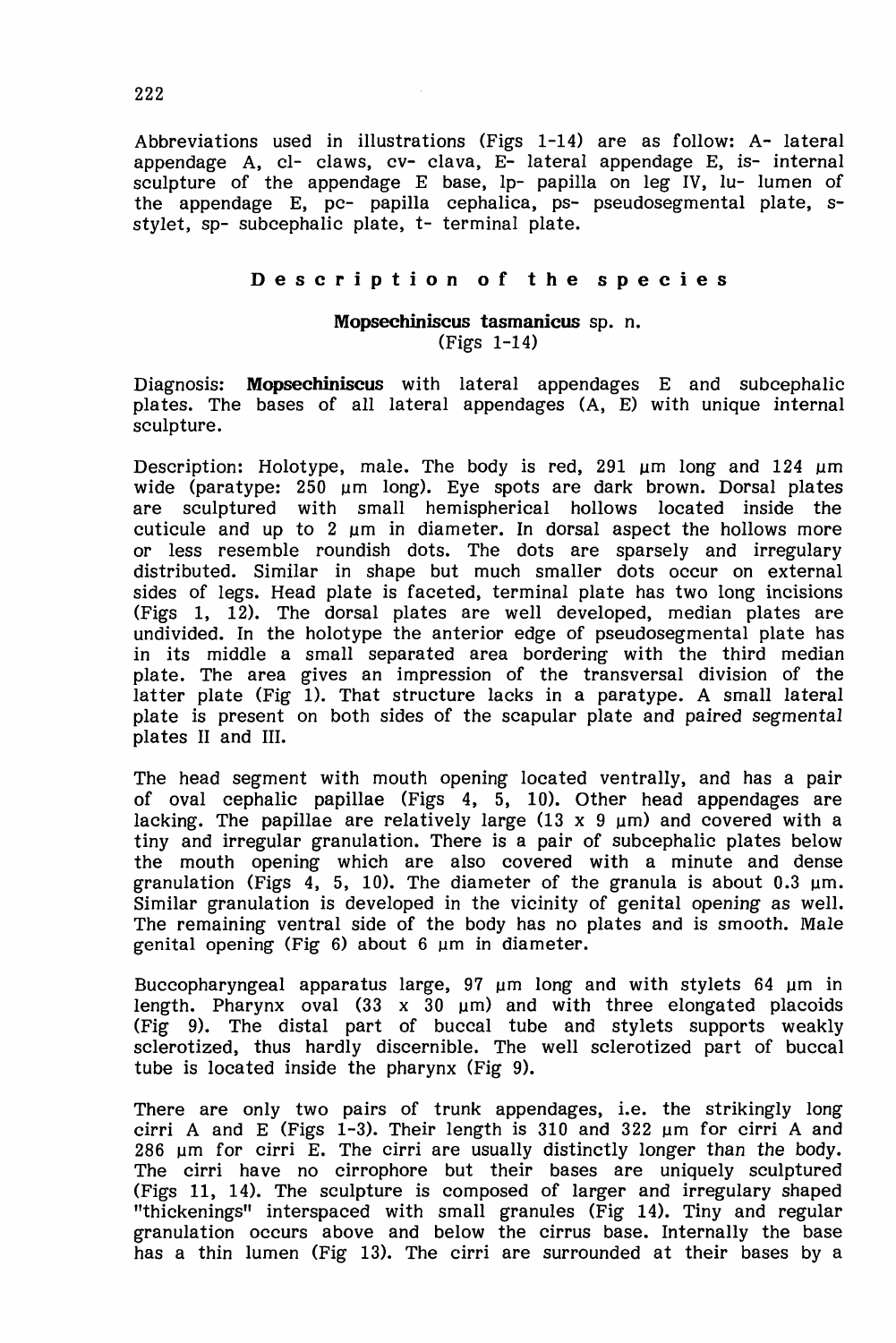transparent cuticular envelope (Fig 13). The appendages,  $9 \mu m$  wide at their bases, have relatively thick walls. A short, blunt-tipped and wide clava is located in a small cavity (Figs 1, 11). The clava has thick walls and is 12  $\mu$ m long and 8  $\mu$ m wide. The surface of the clava is irregularly punctuated, the surface of its cavity is covered with a tiny granulation. The clavae are directed backwards, in the paratype one clava is directed laterally.

No spines or papillae occur on legs I to Ill. Each leg IV has a sensory papilla (Fig 14). External claws are smooth (Fig 7), internal ones have a thin and sharp spine directed downwards (Fig 8). The claws of the legs IV are 21 um long. Distal parts of legs and their claws are arranged symmetrically.

Locus typicus: NW Tasmania, Sandy Cape: Wild Wave River area, broad gully slope. Nothofagus cunninghamii-Atherosperma moschatum forest;<br>from liverwort Plagiochila strombifolia around base of Melaleuca Plagiochila strombifolia around base of Melaleuca ericifolia. Collected at 105 m above sea level, 17 Feb 1991, by A. M. Moscal, 2 specimens.

Type repositories: Holotypic male and a paratype (simplex-form, sex indetermined) are deposited in the collection of the Zoologisches Museum, Universitat Hamburg (Reg. No. A *17/92).*

Remarks: The presence of only cephalic papillae and full reduction of other head appendages (cirri interni, externi) in the genus Mopsechiniscus is a unique (apomorphic) character within the whole ancient class of the Heterotardigrada. This distinct genus comprises three species, i.e. M. imberbis, M. granulosus Mihelcic, 1967 and M. tasmanicus sp. n. M. imberbis was described from South Georgia Islands and is known from several localities in South America, with its northernmost site in Venezuela (Grigarick et al., 1983). M. granulosus, an insufficiently described taxon and possibly synonym of the former species (Kristensen 1987), was reported only by Mihelcic (1967) from Argentinian Andes.

M. tasmanicus sp. n. can be readily distinguished from the above two taxa by the presence of cirri E which lack in M. imberbis and M. granulosus. Moreover, the new species differs from M. imberbis by unique sculpture within the appendage bases, different shape of clavae, presence of subcephalic plates and symmetrical arrangement of distal parts of legs. **M. imberbis** has lateral cirri C and D which lack in the new species. The trunk appendages in **M. imberbis** have simple bases, i.e. without any internal thickenings or granulation, the clavae of the species are cone-shaped and slightly bent medially and downwards, the subcephalic plates are lacking and distal parts of legs are provided with a cuticular cusp near the base of the outer external claw. Furthermore, in **M.** imberbis a small cuticular cushion occurrs on the inner side of imberbis a small cuticular cushion occurrs on the inner side of each leg (Kristensen 1987). The two latter structures are lacking in M. tasmanicus sp. n.

The locality of **M. tasmanicus** sp. n. considerably extends the range of Mopsechiniscus, known hitherto only from South America and adjacent islands. The genus seems to be associated with **Nothofagus** forests (Ramazzotti 1962, Kristensen 1987, this paper also) and that may indicate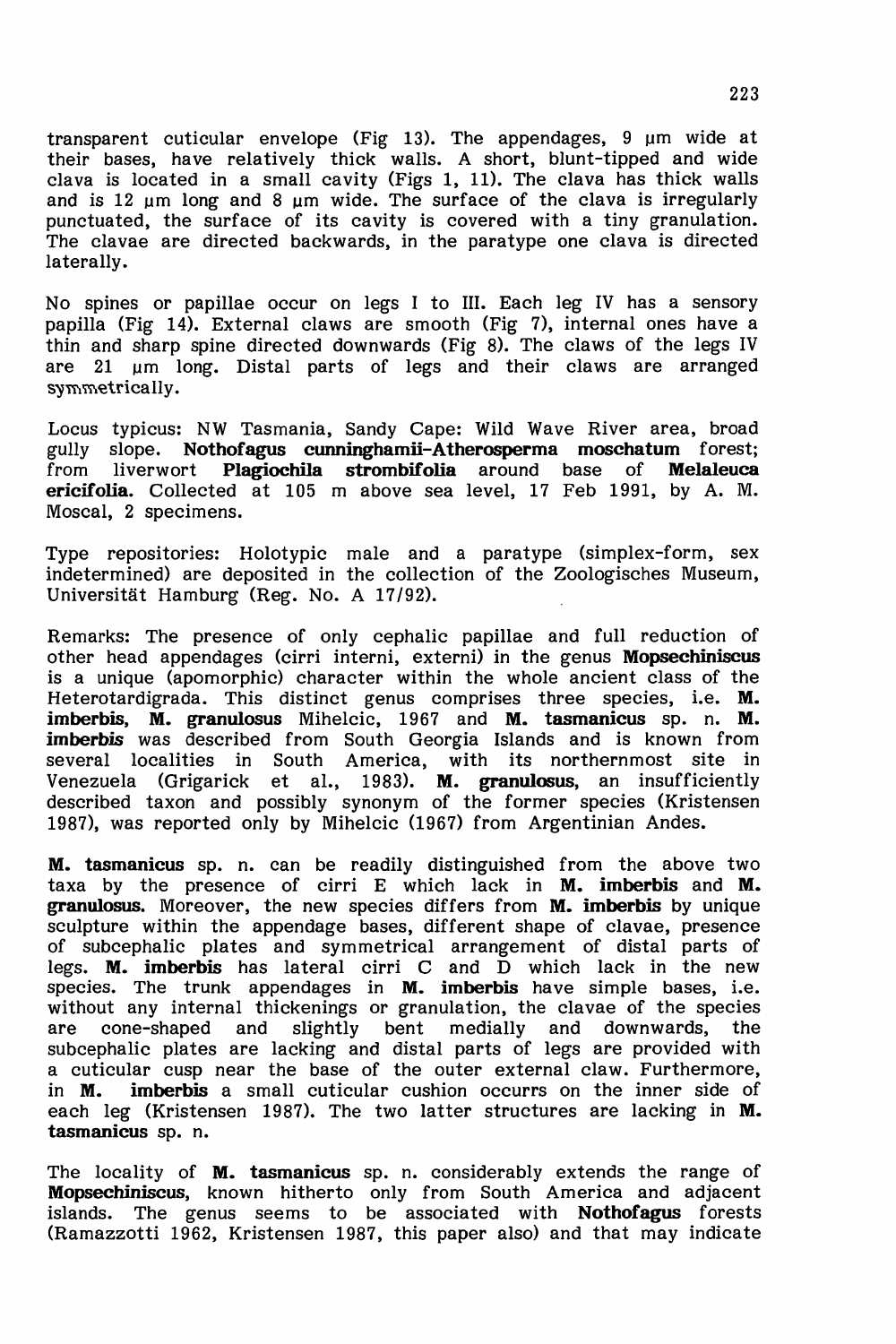its ancient, probable Gondwanan origin. On the other hand, Mopsechiniscus represents an advanced stock within the other members of the Pseudechiniscus-line of the family Echiniscidae. That is evidenced riscus stock within the off the family Echiniscidae. particularly by its apomorphic reduction of head appendages, except cephalic papillae. Similar but convergent reduction occurs in the vast majority of members of the order Parachela (the class Eutardigrada), where virtually all head appendages are absent. Recently, however, the structures homologue with the heterotardigrade cephalic papillae have been discovered in this order, viz. in the genus **Halobiotus** (Kristensen 1982) and in a newly described hypsibiid genus of the Diphascon-complex (Dastych in print). Thus, the presence of the papillae in eutardigrades should be rather considered as an plesiomorphic condition.

Kristensen (1987) suggested that the dispersal of Mopsechiniscus might be limited since the taxon does not tolerate desiccation very well. He found all his investigated animals  $(M.$  imberbis) dead after only a few months of desiccation (op. cit.). Contrarily, in bryophytes, provided kindly from Chile by Dr. Stuckenberg and stored completely dry in the laboratory for six months, about 1/3 of all extracted specimens of **M. imberbis** returned to active life after being saturated with water for a few hours. This and the present discovery of Mopsechiniscus in Tasmania points out poorly known biology and distribution of the genus, rather than its limited dispersal capability.

#### Acknowledgements

We are grateful to Dr. B. R. Stuckenberg, the Natal Museum (Pietermaritzburg, South Africa) for the loan of Chilean material of M. imberbis.

#### Zusammenfassung

Eine neue Bartierchen-Art, Mopsechiniscus tasmanicus sp. n. wird aus der tasmanischen Lebermoosprobe beschrieben. M. tasmanicus sp. n. unterscheidet sich von alIen bisher bekannten Arten dieser Gattung durch das Vorhandensein der Lateralanhange E, der subcephalischen Platten und der unikalen inneren Skulpturen an den Basen aller Lateralanhänge.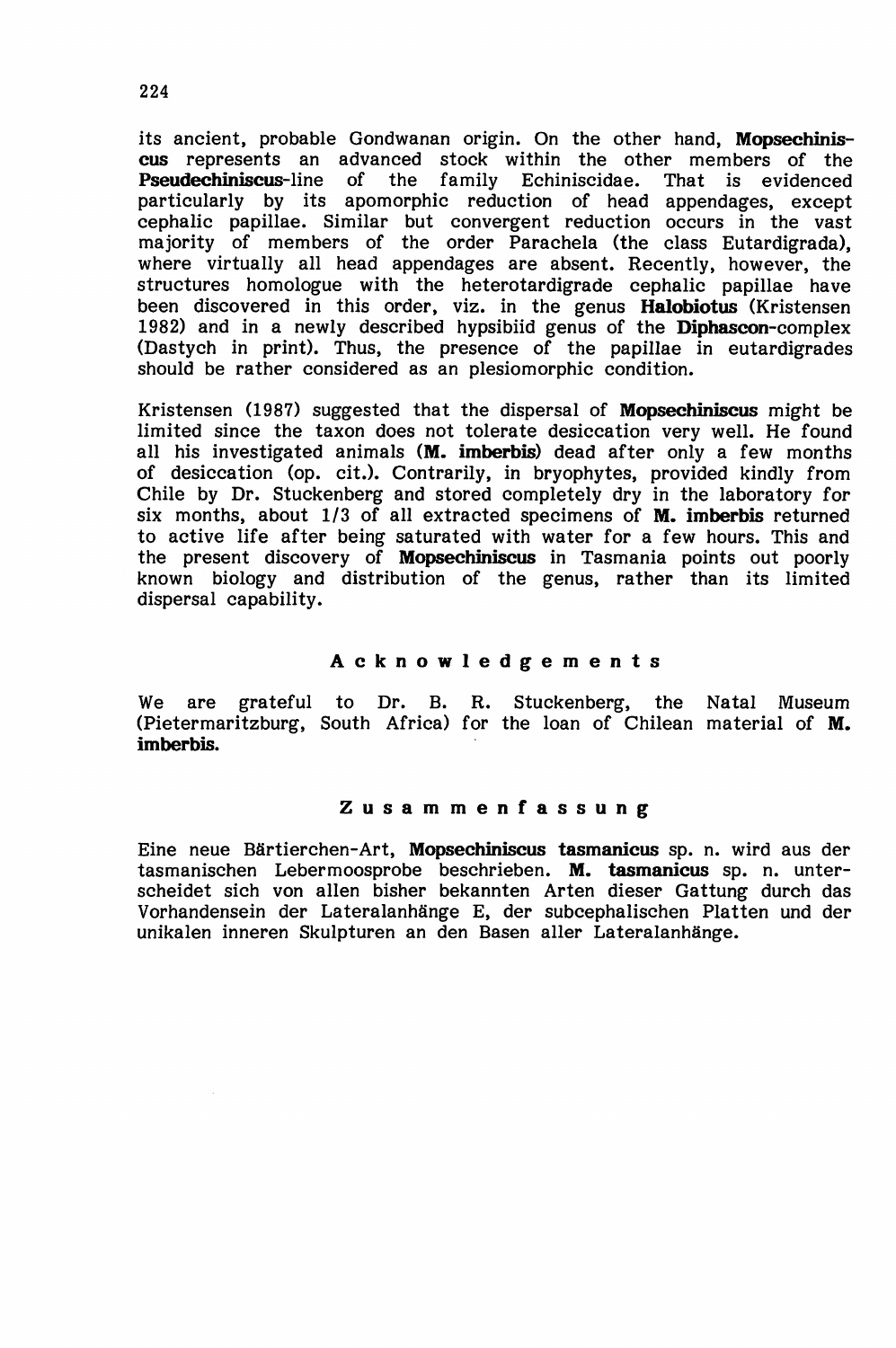

Figs 1-3: **Mopsechiniscus tasmanicus** sp. n.: 1 = habitus, dorsal view; 2-3 lateral appendages A and E (holotype).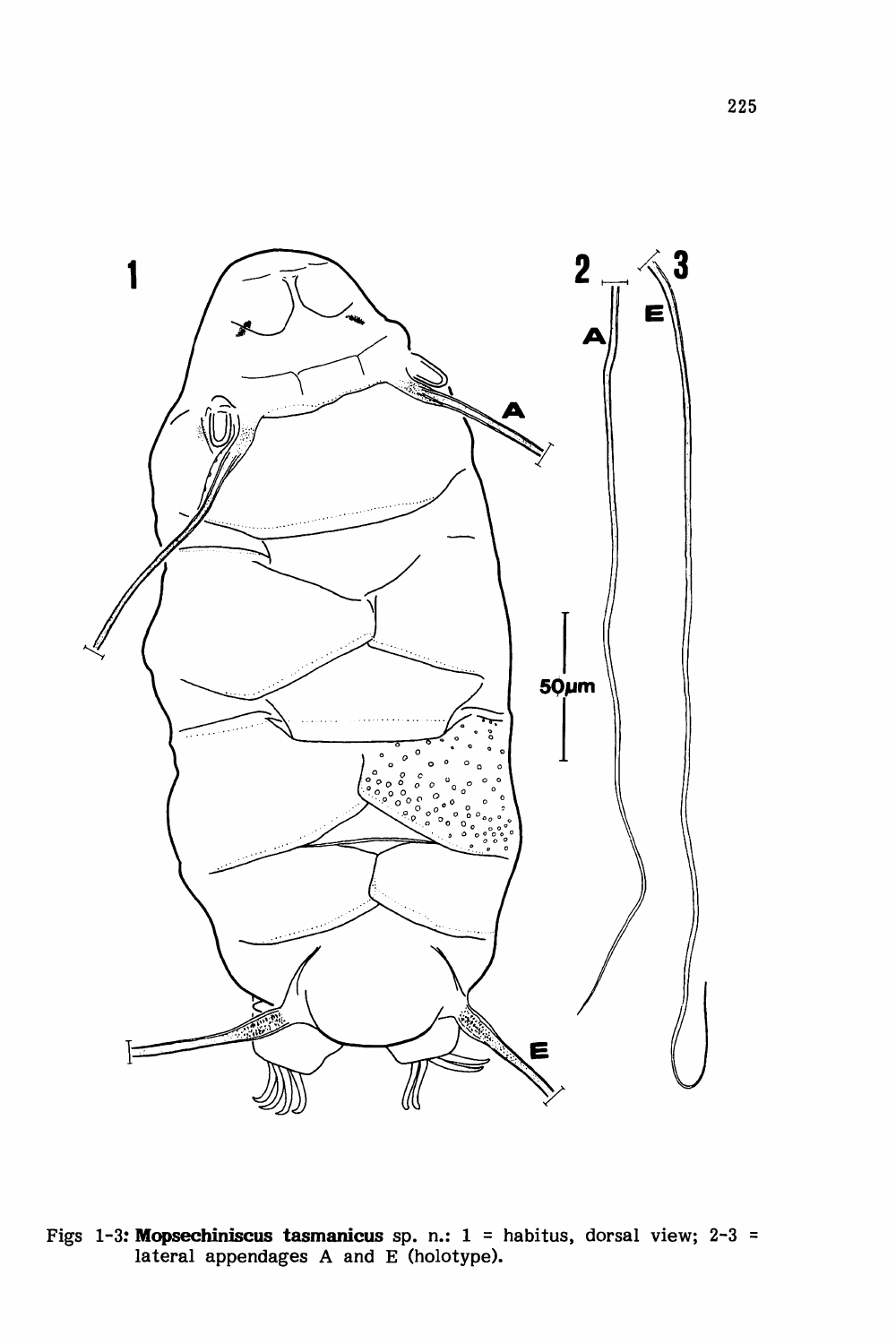

Figs 4-9: **Mopsechiniscus tasmanicus** sp. n.: 4-5 = head region, ventral view;  $6 =$  gonopore of male;  $7 =$  external claw of leg I;  $8 =$ internal claw of leg III;  $9 =$  pharynx (Figs 4, 6, 8, 9: holotype).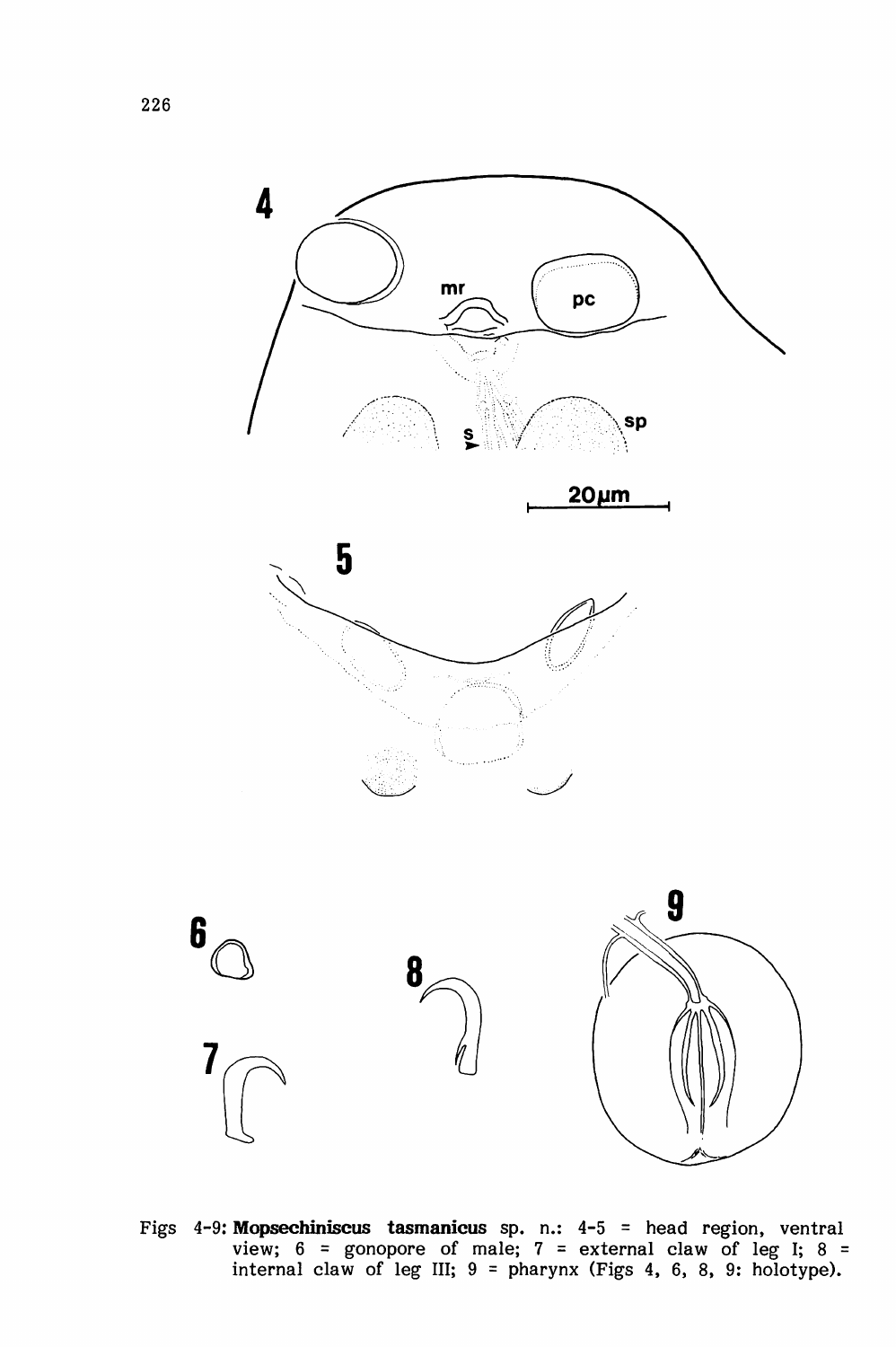

Figs 10-14: **Mopsechiniscus tasmanicus** sp. n.: 10 = head region, ventral view; 11 = clava and appendage A; 12 = posterior dorsum of the body; 13-14 = lateral appendage E (holotype).